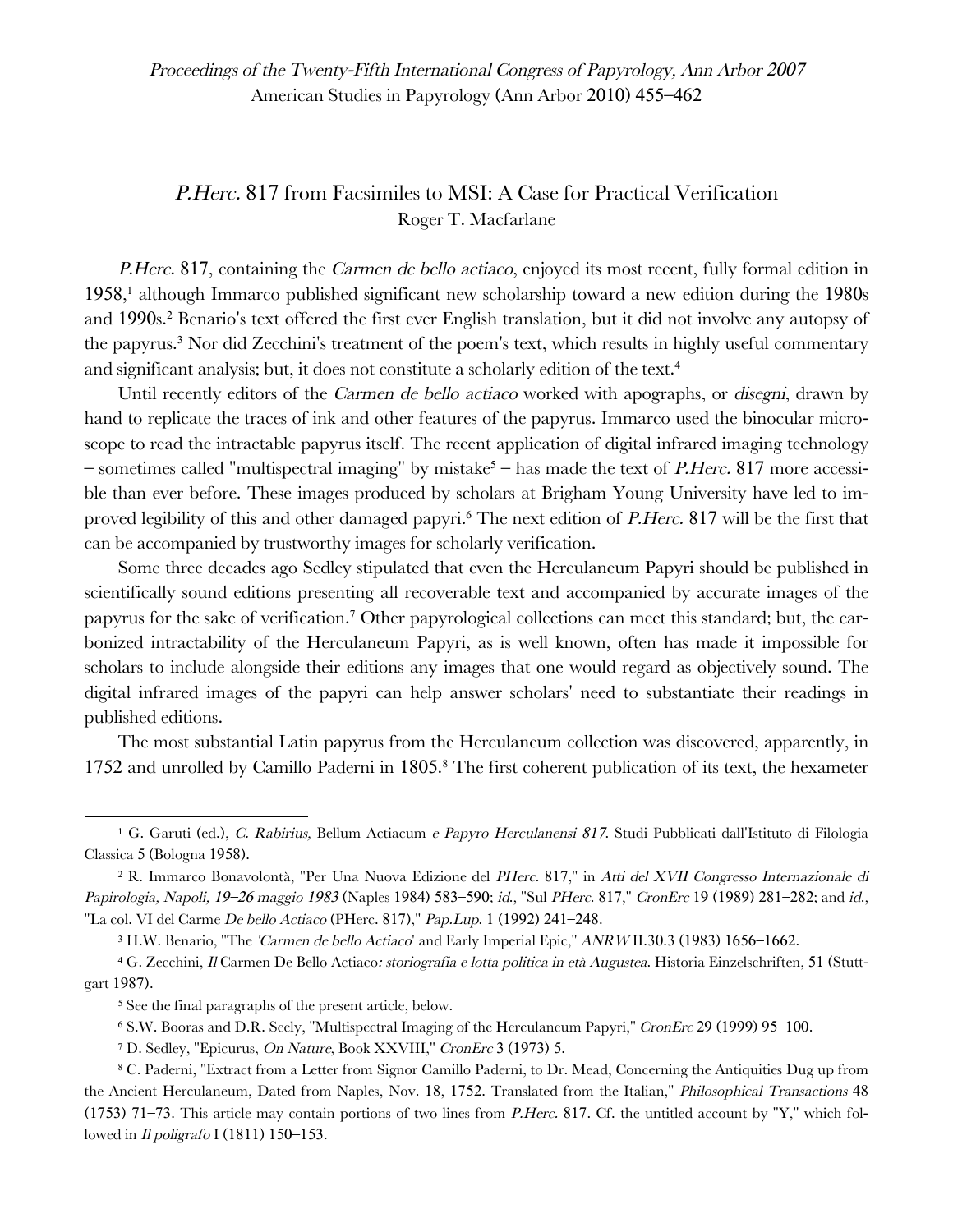Carmen de bello actiaco, appeared in 1809, in the second volume of Herculanensium Voluminum.<sup>9</sup> Nicolo Ciampitti's edition was introduced by a prefatory essay regarding the poem's authorship and its narrative content. An edition of eight columns of text, 47 verses in all, is set on two folio pages and features red-letter highlighting for the numerous conjectures. 8 pages of commentary conclude the edition. Ciampitti mentioned, but did not reproduce text from the several extant fragments of the papyrus' Latin text. Although *disegni* of the text's 8 principal columns<sup>10</sup> were drawn by Carlo Orazi during the scroll's unrolling and again by Giambattista Malesci in  $1806$ ,<sup>11</sup> the first edition of *P.Herc.* 817 presented no facsimiles to assist the reader in verifying the text.

The publication of facsimiles for *P.Herc.* 817 did not occur until nearly 80 years later. Orazi's apographs were taken to Palermo before the French occupation of Naples in 1806. At Palermo between 1807 and 1808, under the direction of John Hayter, copperplates were incised then shipped to England and archived with the facsimiles at Oxford's Bodleian Library. The papyrus remained in Naples throughout. Walter Scott's Fragmenta Herculanensia: A Descriptive Catalogue of the Oxford Copies of the Herculanean Rolls (Oxford 1885) offered curious readers their first glimpse at any semblance of the original texts.12 Baehrens had requested and used impressions from Hayter's plates during his preparation of his Poetae Latini Minores (Leipzig 1879), and thereby distinguished his edition in Scott's esteem, especially.

Facsimile drawings of the Herculaneum Papyri served scholars for much of the interim between Orazi and the end of the 20<sup>th</sup> Century. In 1890, the Oxford Philological Society distributed photographic copies of the apographs in their possession and placed sets in "five of the leading libraries" in Europe.13 Other attempts were made to photograph the papyri themselves – indeed, in 1971–1972 a significant project was undertaken by C. Bertelli of the Gabinetto Fotografico Nazionale – and sometimes excellent results were achieved. The carbonized papyri remained generally difficult. Indeed, two of the most prized monographs of Herculaneum papyrological scholarship – Obbink's Philodemus De Pietate, Part 1 (Oxford 1996) and Janko's Philodemus On Poems, Book One (Oxford 2000) – reproduce examples of black-and-white photographs of representative texts. In the 1980's Knut Kleve began applying photographic techniques toward verification of difficult texts. Using a ring flash, macro-lens, and fine-grain slide film, Kleve captured thousands of individual images of the collection. Then, using a special micro-

<u>.</u>

<sup>9</sup> Herculanensium voluminum quae supersunt. Collectio Prior (Naples 1809) II v–xxvi.

<sup>&</sup>lt;sup>10</sup> The fragment known as Column 8 is edited in *Collectio Prior* of 1809. However, the fragment itself was given to Napoleon in that same year and soon lost altogether. Cf. M. Gigante, "I papiri ercolanesi e la Francia," in Contributi alla Storia della Officina dei Papiri Ercolanesi (Naples 1986) II 33–35.

<sup>&</sup>lt;sup>11</sup> For a concise version of the history of the *disegni*, see M. Capasso, *Manuale di papirologia ercolanese* (Lecce 1991) 119–123.

<sup>12</sup> F. Longo Auricchio, "Sui disegni Oxoniensi dei papiri ercolanesi," CronErc 22 (1992) 181–184; and A. Travaglione, "I Papiri Incisi," in Contributi alla storia della officina dei papiri ercolanesi (Naples 2003) III 160–161 and 169. Scott's 1885 Catalogue was followed by the Bodleian's publication called Thirty-six Engravings of Texts and Alphabets from the Herculanean Fragments Taken from the Original Copperplates Executed under the Direction of the Rev. John Hayter, A.M., and now in the Bodleian Library (Oxford 1891).

<sup>13</sup> Cf. W.M. Lindsay, "The Bodleian Facsimiles of Latin Papyri from Herculaneum," CR 4 (1890) 441–445.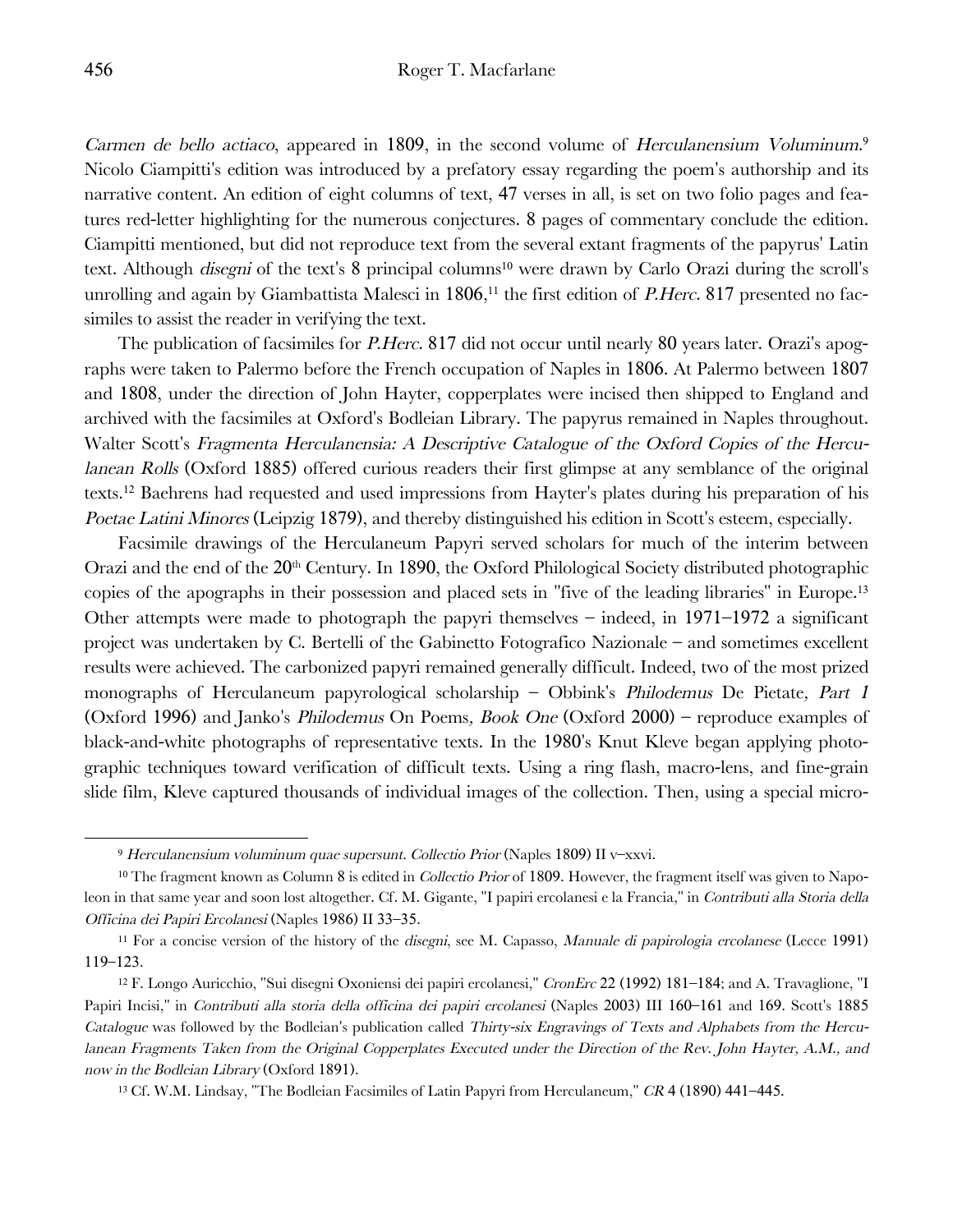scope, Kleve could trace by hand the letters he read from the micro-slides.14 The results of Kleve's painstaking renditions have been published along with his editions of P.Herc. texts made newly accessible by his technique.<sup>15</sup> Despite the scholar's best efforts at objectivity, Kleve's facsimiles from the micro-slides are nevertheless as much subject to human error as are other drawings: they may substantiate a papyrological text, but they do not fully answer the call for an utterly subjective verification of the original. The novel approach aimed at an old objective: facsimiles for verification of text that only an individual scholar could see.

Early in the century, Ferrara had reproduced the "Hayter" apographs of all fragments of P.Herc. 817 in the 13 plates of his edition.<sup>16</sup> Garuti edited *P.Herc.* 817 in 1958 and supported his text with facsimile drawings of a novel and most unusual sort.17 Preceding the printed text, Garuti's edition presents 18 pages of facsimile drawings that illustrate the surviving fragments. Garuti's drawings are not nearly as crisp as the reproductions in Ferrara's text. Where both Neapolitan disegni and Oxford apographs are extant, Garuti reproduces by hand his own facsimile of each and also provides a composite of the two together. The resultant product is a hybrid of what Garuti can divine from what two different *disegnatori* saw on two separate occasions. Thus, for instance, for his Fragment 10, Garuti sketches Orazi's Oxford apograph called Ms. gr. class. 7.1632 $\alpha$  beside his sketch of Cozzi's Neapolitan *disegno* of "Frammento 1" to produce a new facsimile called "10 (1632 $\alpha$  = 1)." The editor's care notwithstanding, the attempt to present verifiable evidence for the reader seems woefully subject to overwhelming subjectivity, a sure formula for futility. Still, Garuti's determination to produce a full edition of the Carmen de bello actiaco is laudable.

To observe one example of Garuti's method and to see how it may be improved upon, consider the text of P.Herc. 817, cornice 2, fragment E. I use four figures to illustrate my point. Figure 1 is copied from Garuti's textual preface, the Fragmenta Minora, and shows that editor's retracing of the Oxford and Neapolitan facsimiles as well his synthesis in the upper register. Figure 2 is an excerpt from a .tiff of MS Gr. class. c.7.1629, courtesy of the Bodleian Library. Figure 3 is an excerpt from a scanned image called N 817 FrD&E Cozzi, courtesy of the Biblioteca Nazionale di Napoli. Figure 4 is an excerpt from a 950nm digital "MSI" image, also courtesy of the Biblioteca Nazionale di Napoli.

<u>.</u>

<sup>14</sup> K. Kleve, "Three Technical Guides to the Papyri of Herculaneum: How to Unroll, How to Remove sovrapposti, How to Take Pictures," CronErc 21 (1991) 117–124.

<sup>&</sup>lt;sup>15</sup> E.g. K. Kleve, "How to Read an Illegible Papyrus: Towards an Edition of PHerc 78, Caecilius Statius, Obolostates sive Faenerator," CronErc 26 (1996) 5–14.

<sup>16</sup> G. Ferrara (ed.), Poematis Latini Fragmenta Herculanensia (Leipzig 1908).

 $17$  Garuti, *op.cit.* (above, n. 1).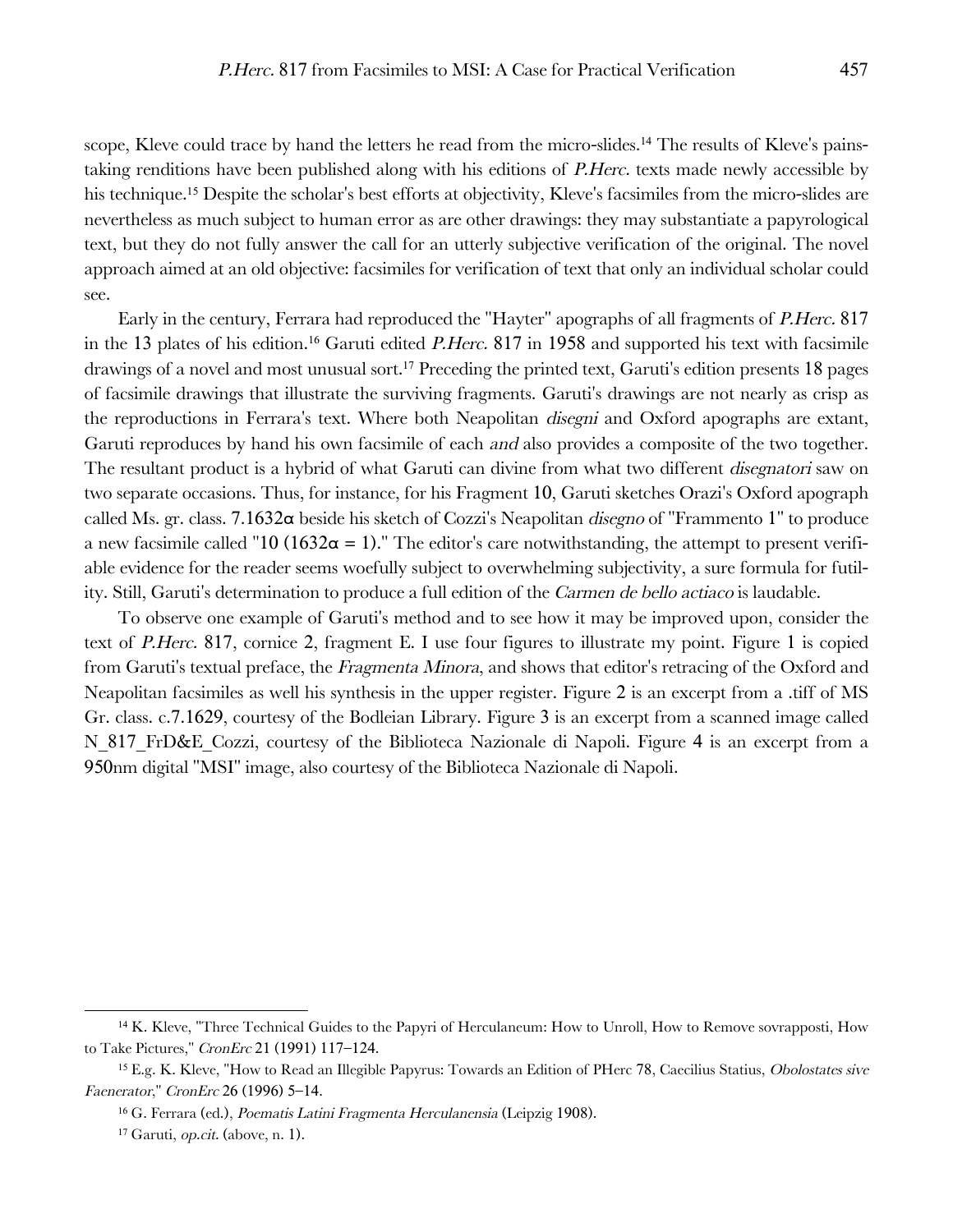v۶

A.EROS~IT мQ.

Дł





Fig. 1



Fig. 2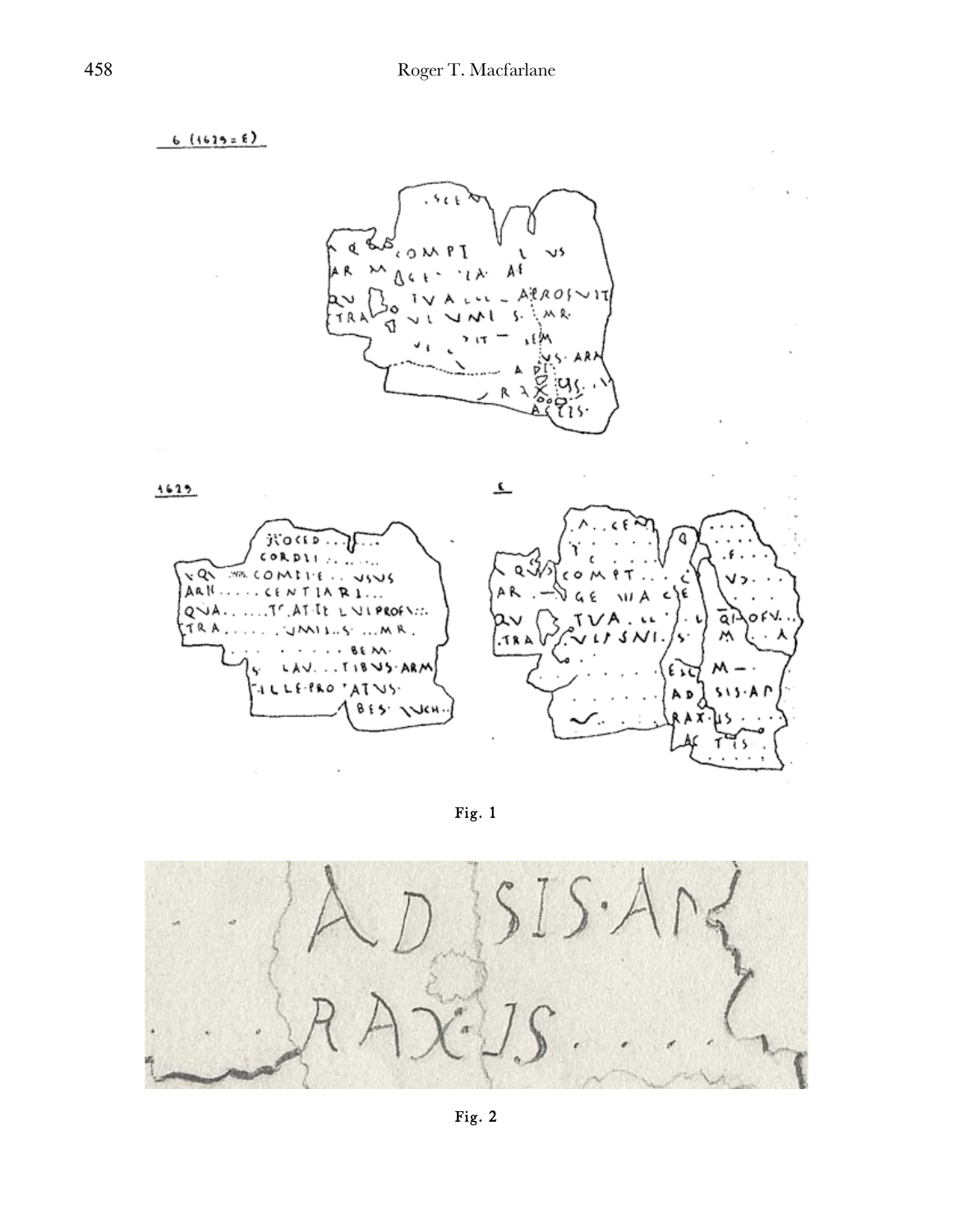

Fig. 3





Garuti rendered the ninth line of the text on this fragment by preferring Orazi's drawing in O over Cozzi's in  $N<sub>i</sub>$ <sup>18</sup> and he printed ILLE PROFATUS, even though the synthesized facsimile (Fig. 1) suggests another preference. Autopsy of the original fragment at this point should lead to reading the text as VOMERE RAPTOS, as the BYU image (Fig. 4) can verify most readily. Both  $N$  (Fig. 2) and  $O$  (Fig. 3) reflect individual traces that are actually found on the papyrus; but neither drawing confirms the full truth of the passage. Human error has intervened.

The application of space-age technology has improved Herculaneum papyrologists' chances for placing beside their editions a facsimile of the original papyrus. The advent of the technology does not solve all the challenges of these texts. A persistent truth is that "the charred papyri [from Herculaneum] – preserved in various states of disarray, fragmentation, and physical deterioration sustained over two millennia – are among the most difficult … to edit."19 However, the newest imaging techniques are capable of "restor[ing] full legibility to papyri so black that the human eye can discern no ink whatever."20 The images produced by this process are easily read on a computer screen, copied to other electronic applications, or recorded on printed media.

1

<sup>&</sup>lt;sup>18</sup> Most scholars, e.g. Scott, *op.cit.* (above, n. 12) 51, are inclined to defer to Orazi's readings as superior to all Neapolitan disegnatori.

<sup>19</sup> A. Henrichs, cited in D. Obbink, Philodemus De Pietate, Part 1 (Oxford 1996) v.

<sup>20</sup> R. Janko, Philodemus On Poems, Book One (Oxford 2000) vii.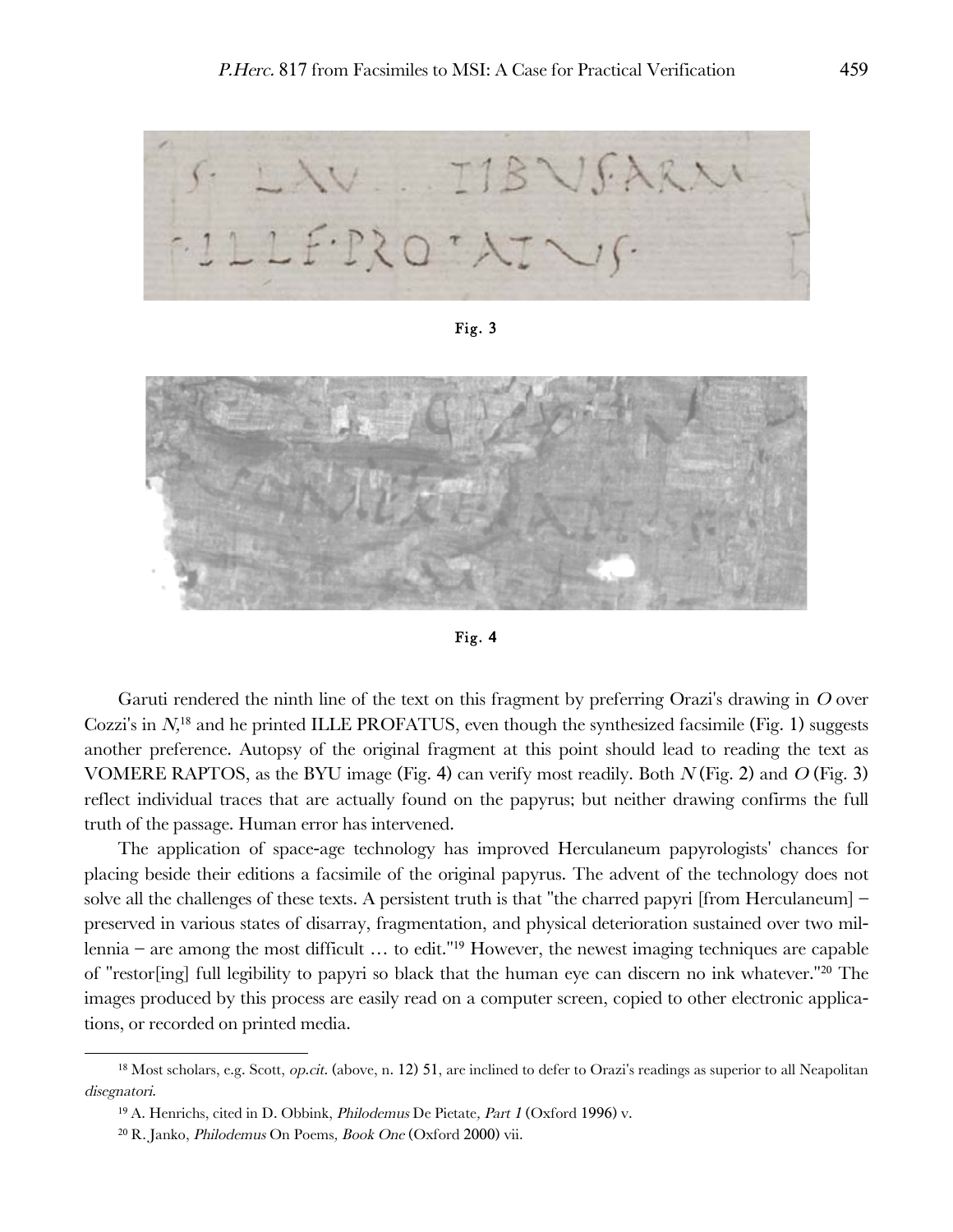It is critical to emphasize that facsimile images cannot displace the all-important consultation of the original documents they reproduce. Even infrared images of papyri that to the naked eye are almost illegible for their carbonization fail to recreate the three-dimensional artifact.<sup>21</sup> They are at best another tool for encountering the original and demonstrating results.

In ingenious hands, these tools have been applied quite gainfully. Gianluca Del Mastro was first to illustrate scholarly findings using the infrared images captured by Steve Booras of the BYU team.22 Del Mastro's publication was especially innovative for his having used mathematically precise measurements to predict the location of disparate traces of ink from across the ravaged surface of his papyrus and reposition them in a digital environment. This scholar's ingenuity took him one step beyond the using a reliable facsimile for verification of a conjectured text; the image became a means to proving a hypothesis. Since 2001, other scholars have applied the digital images with similarly impressive results.

Daniel Delattre has recently published Philodemus' treatise De musica 4, the first major edition of a Herculaneum text to be supported by the BYU images.<sup>23</sup> Delattre's two-volume text is accompanied by a CD-ROM that is comprehensively outfitted with various photos, facsimiles, and digital reconstructions.24 Individual images on the disc serve the purpose of verifying the editor's readings. Collectively, though, the package is equal to more than the sum of its parts. For this tool, designed by Delattre and Laurent Capron, supports further research into the several constituent papyri that comprise the Philodemus' text.

The facsimiles themselves have become more readily available to scholars everywhere through two recent initiatives. Enzo Puglia envisioned, that "nell'era dell'informatica multimediale, anche i dati relativi ai papiri dovrebbero essere attingibili con strumenti più rapidi ed efficaci dei tradizionali supporti cartacei."25 To that end, Oxford's Imaging Papyri Project has coordinated with the Bodleian Library to make available on the internet both lo- and hi-resolution images of all the Oxford Herculaneum apographs.26 Brigham Young University has worked with the Biblioteca Nazionale di Napoli to scan all the Neapolitan disegni in 300-dpi 16-bit color images.<sup>27</sup> It is hoped that, in the near future, clearances can be arranged that will facilitate more immediate and universal access to the Herculaneum papyri and the many ancillaria that will further research into them.

The term "multispectral imaging," applied by researchers at Brigham Young University, is a digital imaging technique that captures a series of images of an identical target at various wavelengths of light. In

1

<sup>&</sup>lt;sup>21</sup> R.T. Macfarlane et al., "Update Report on the Use of Multispectral Images of the Herculaneum Papyri," Proceedings of the 24<sup>th</sup> International Congress of Papyrology, Helsinki, 1<sup>st</sup>–7<sup>th</sup> August 2004. Commentationes Humanarum Litterarum 122 (2007) II 584–586; cf. M. Capasso, "Filodemo e Lucrezio: due intellettuali nel patriai tempus iniquum," in A. Monet (ed.), Le jardin romain: Épicurisme et poésie à Rome. Mélanges offerts à Mayotte Bollack (Lille 2003) 85–86.

<sup>22</sup> G. Del Mastro, "Il PHerc. 1533: Zenone Sidonio A Cratero," CronErc 30 (2000) 149–56.

 $23$  D. Delattre (ed.), *Philodème de Gadara* Sur la musique, Livre IV. Collection des universités de France, série grecque, 457 (Paris 2007).

<sup>&</sup>lt;sup>24</sup> D. Delattre and L. Capron, "Les Sources documentaires du Livre IV des Commentaires sur la Musique de Philodème," CD-ROM licensed to Institut de Papyrologie de la Sorbonne (Paris 2007).

<sup>&</sup>lt;sup>25</sup> E. Puglia, "Genesi e Vicende della Collectio Altera," in Contributi alla storia della officina dei papiri ercolanesi (Naples 2003) III 239.

<sup>26</sup> The link is accessible through the Friends of Herculaneum website, <http://www.herculaneum.ox.ac.uk/papyri.html>.

<sup>&</sup>lt;sup>27</sup> For information on acquiring the scanned *disegni*, consult <http://herculaneum.byu.edu/atigroup/atindisegni.html>.